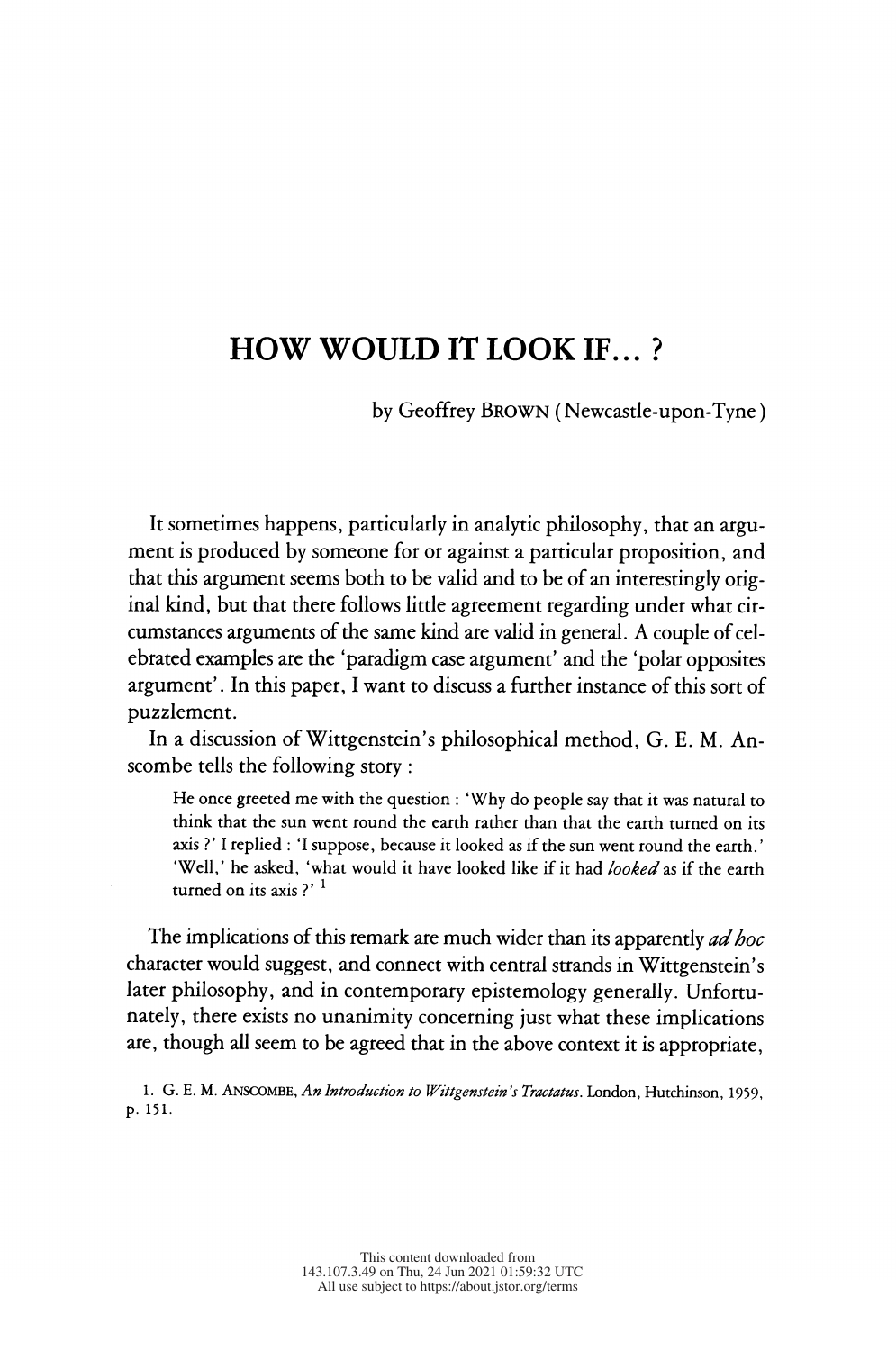<sup>584</sup><br>and that, *mutatis mutandis*, it would constitute an appropriate reply to<br>similar naïve judgements about the way things appear. Miss Anscombe adds <sup>584</sup><br>and that, *mutatis mutandis*, it would constitute an appropriate reply to<br>similar naïve judgements about the way things appear. Miss Anscombe adds<br>little more than that the question 'brought it out that I had hithert and that, *mutatis mutandis*, it would constitute an appropriate reply to similar naïve judgements about the way things appear. Miss Anscombe adds little more than that the question 'brought it out that I had hitherto give similar naïve judgements about the way things appear. Miss Anscombe adds<br>little more than that the question 'brought it out that I had hitherto given<br>no relevant meaning to " it looks as if " in " it looks as if the sun go similar naive judgements about the way things appear. Miss Anscombe adds<br>little more than that the question 'brought it out that I had hitherto given<br>no relevant meaning to "it looks as if" in "it looks as if the sun goes

#### 1. The Simple Consistency Thesis

 An example of the use of just this device in recent philosophical debate is the following. Colin McGinn has argued that science sometimes con tradicts 'common-sense' beliefs, and that one instance of this is the con tradiction between the common-sense belief that certain physical objects are solid, and the knowledge, obtained from scientific investigation, that they are really granular. Thus, according to McGinn, such objects cannot be regarded as *being* the way they *appear*.<sup>2</sup> Against this, O. R. Jones appeals to Wittgenstein's remark above, maintaining that :

 What we normally regard as a solid block of alabaster is granular and full of cavities only in the sense derived from the context of atomic theory. Given that it is grainy and full of cavities in just that sense, how should it look ? Surely, it should look just the way it usually does. Now, McGinn holds that this is how it would look if it were 'solid' , in the sense of being materially dense and continuous, and did not have the grainy, gappy character implied in atomic theory. Let that be granted, but surely that is also how it should look if the atomic theory is true. The atomic theory, as compared with a solid-continuum theory. . .predicts nothing different as to the way the alabaster should look to the naked eye.  $3$ 

 Here again, the Wittgensteinian move seems to have much force, and I would be the first to agree with Jones that the appearance of physical ob jects cannot be taken to suggest a theory of their microstructure. What does concern me, however, is the proper force and scope of this kind of manœuvre. Let me, for the purpose of argument, give an example of what seems to me an *im* proper employment of it. Suppose a person comes upon

<sup>2.</sup> Colin McGINN, The Subjective View. Oxford, Clarendon Press, 1983, Ch. 7.

<sup>3.</sup> O. R. JONES, The Way Things Look and the Way Things Are, in : *Mind*, Vol. XCIV, No. 373 (Jan. 1985), p. 108-10.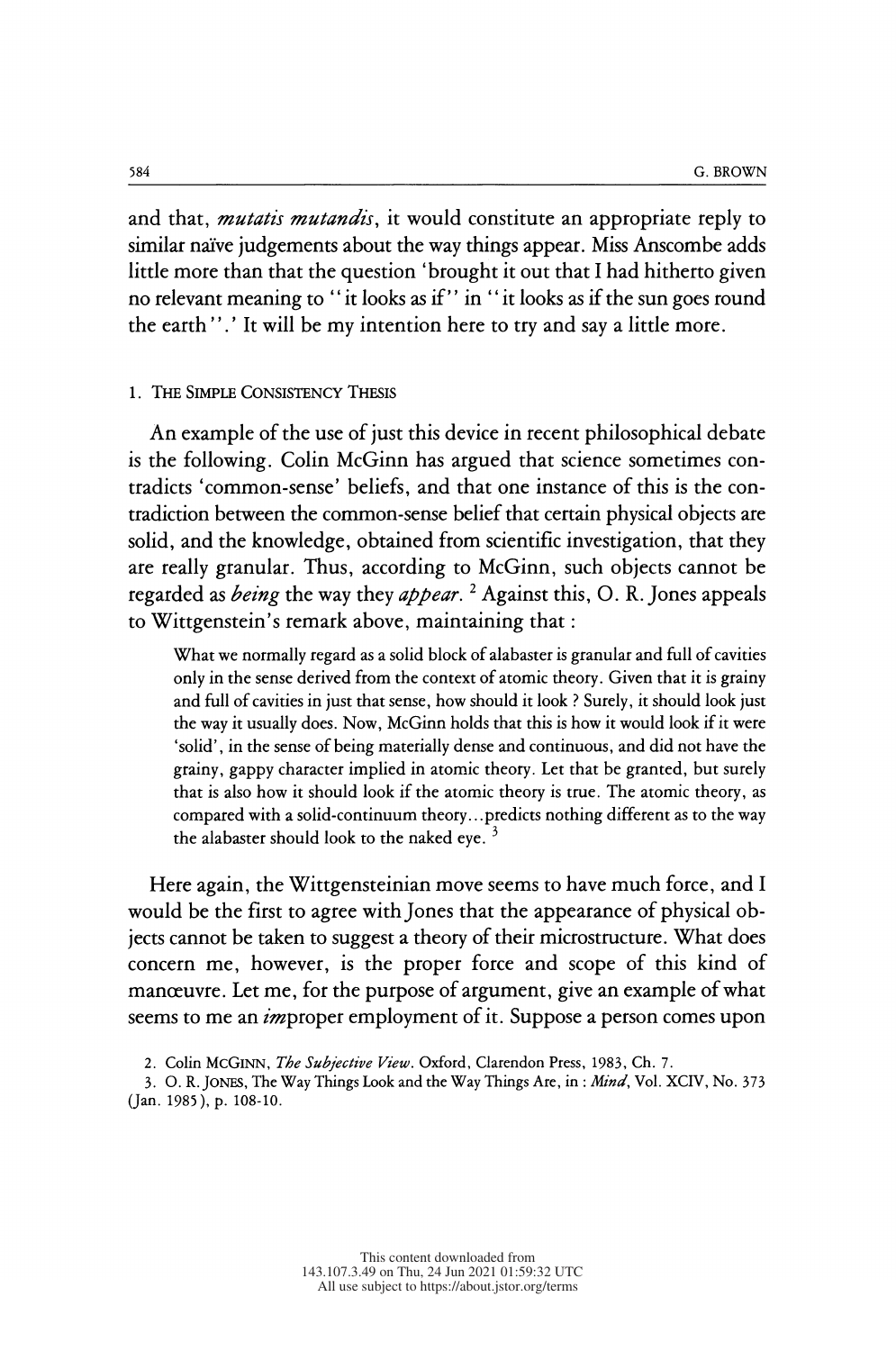the body of a man whom he takes to be dead, but who is in fact merely in a very deep coma. Suppose further that the comatose man dies as a result of being treated as a corpse. When he is brought to account for it, the per son in question says 'Well, he certainly appeared to be dead'. Now sup pose that the lawyer prosecuting him replies 'But how would he have ap peared if he had appeared to be in a deep coma ?'. Must we accept that, since the appearance of the man is consistent with both explanations, he could not have appeared to be either dead or comatose ? 'Common-sense' tells us that it is quite accurate to say that he appeared to be dead (and if we elaborate the example to include, for instance, the information that the man's breathing and heart-rate were almost zero, this becomes even clearer).

 What I think this shows is that the import of the Wittgensteinian remark is not, as many people seem to have supposed, to be regarded as embodied in the following principle, which I will call the Simple Consistency Thesis, or C :

 'It appears that p' is true if and only if a state of affairs S obtains, and S is evidence for an hypothesis p, and the proposition that S obtains is inconsistent with any possible rival to p.

 If we were to find ourselves committed to C, we would be in an unen viable position, for, if we assume that there is always some rival hypothesis consistent with the appearance (even if it is only an elaborate practical joke, an hallucination, or a Cartesian demon), we would in effect be denying that there is ever such a thing as the way things appear.

 Now taking the expressions in their ordinary meanings, this is obvious ly untenable, and is surely not what Wittgenstein himself intended. The point is surely more that there  $may$  be no such thing in a given set of cir cumstances as the way things appear ; that the way things appear depends on a variety of background assumptions (perhaps connected with a 'form of life' , or at least with certain standard ways of understanding and describ ing things) ; and that we must not assume a 'brute' appearance (or 'look', if we want to stick with the visual case) of things, if this means the way things appear in isolation from some such framework or other.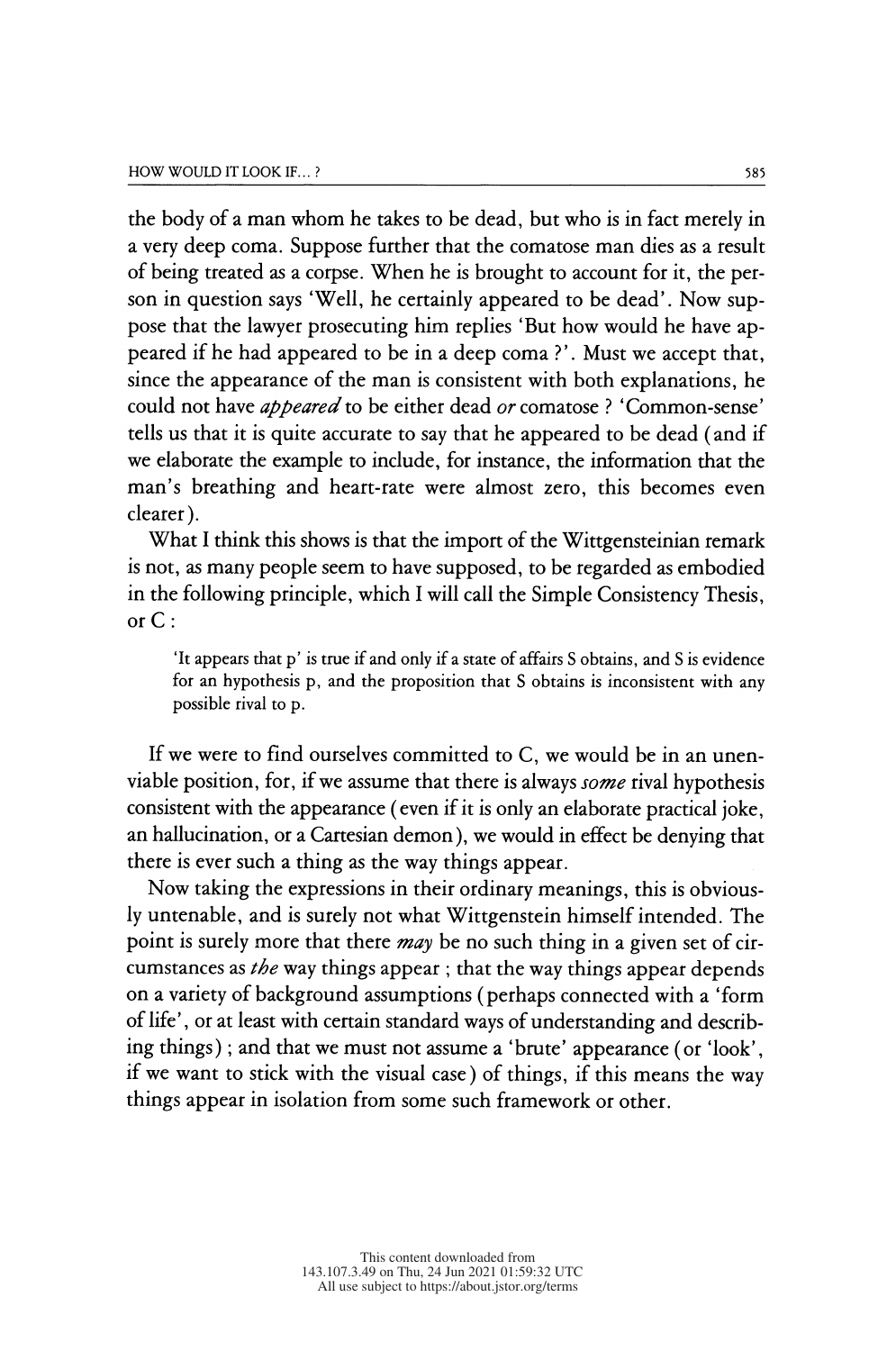### 2. Two Kinds of Appearing

 The trouble is that this account also seems to do violence to common sense, but in a different way. For common sense would seem to tell us that there is indeed a 'brute appearance' or ' brute look' of things. For example, two things might look *exactly* like each other in a way which an observer can recognize independently of predisposition or culture. Leibniz, by his own account, seems to have believed that no two leaves could look exactly alike (i.e. be indiscernable) if they really were two and not one and the same. 4 To minds less prejudiced by Leibnizian metaphysics, there seems to be no reason at all for thinking that two different things should not be indiscer nable (unless, of course, their spatial positions at a given time are taken into account — and this is hardly a matter of the way they  $look$ ). It is perfectly natural to suppose that two things *can* sometimes look exactly alike in a way which has nothing to do with culture or background ; and to suppose this is to accept an absolute or 'brute' sense in which things may appear a particular way.

 At this point, we need to appeal to a distinction made by J. L. Austin, between an *evidential* and a *non-evidential* sense in which a thing may ap pear one way rather than another. 5 This is clearest in the case of 'looks' . To say 'He looks like his father' is not to evince evidence that he is his father, whereas to say 'He looks like a Frenchman' may be to evince evidence that he is a Frenchman. There is, in other words, a difference between something's appearing as though it were F, and its appearing to be F. Now there is indeed a 'brute' sense connected with the non-evidential use, but not with the evidential use. For there is no such thing as looking ( appear ing) exactly as if something is the case. This is bound to be true, since all sorts of appearances may be consistent with a given state of affairs.

 4. See Leibniz's 4th letter to Clarke (Jun. 1716), paragraph 4 : "There is no such thing as two individuals indiscernible from each other. An ingenious gentleman of my acquaintance, discours ing with me, in the presence of Her Electoral Highness the Princess Sophia, in the garden of Her renhausen ; thought he could find two leaves perfectly alike. The Princess defied him to do it, and he ran all over the garden a long time to look for some ; but it was to no purpose. Two drops of water, or milk, viewed with a microscope, will appear distinguishable from each other. "

5. J. L. AUSTIN, Sense and Sensibilia. Oxford, Clarendon Press, 1964, Ch. 7.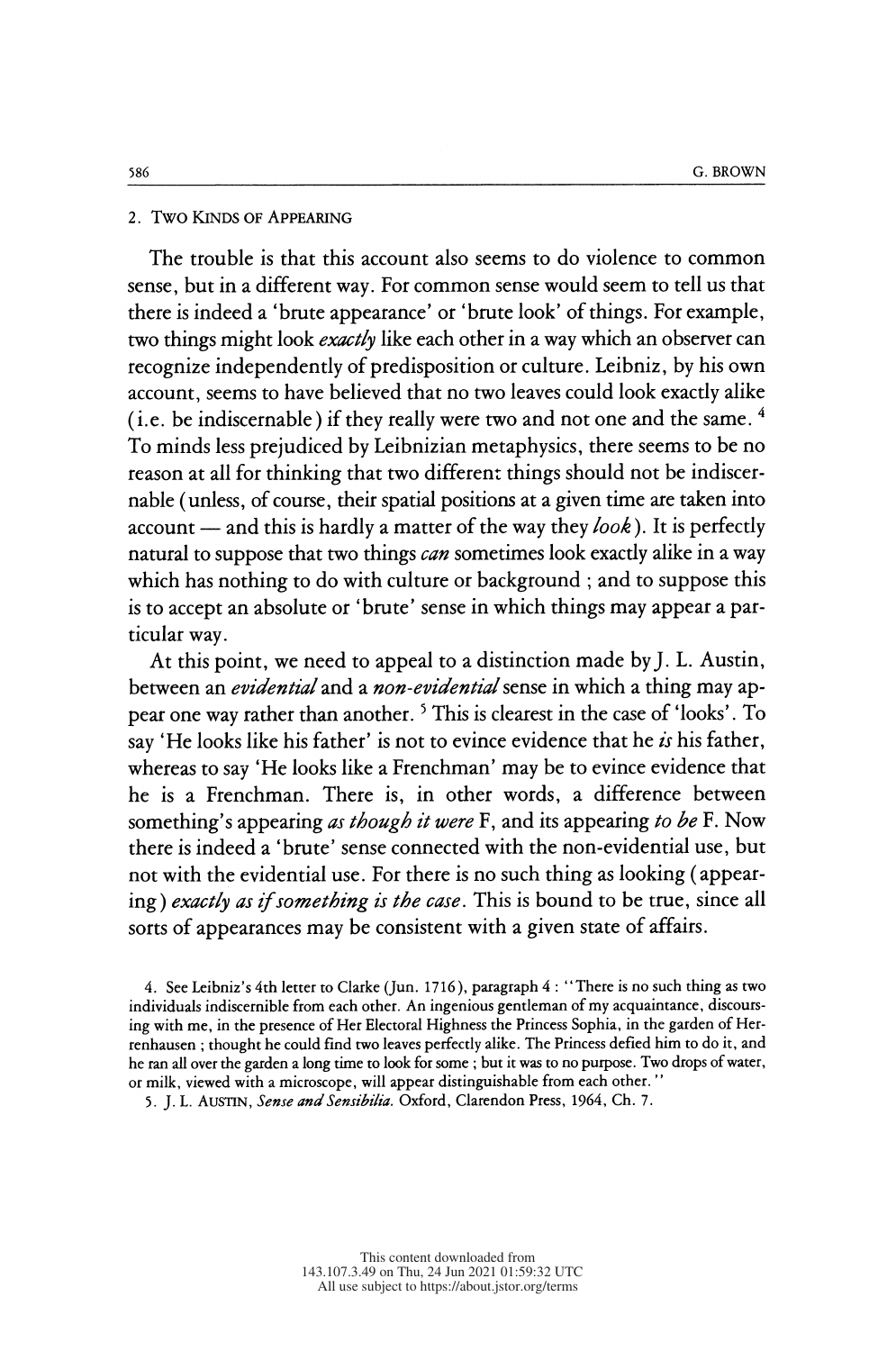Let me give an illustration connected with a common example in the theory of perception. There is *something* about a coin lying flat on a table which looks to an observer not directly above it, like an elipse—exactly like an elipse. Now suppose we ask 'But how would it look if it looked as if it were a circular coin lying flat ?'. Clearly both states of affairs (ellipticality, and circularity-plus-obliqueness-to-the-observer) are somehow consistent with the appearance. But the question has no force unless there is some pressure on us to think that the apparent ellipticality (whatever it is) con stitutes evidence for the coin's being elliptical in fact. And usually there is stitutes evidence for the com's being emptical in fact. And usually there is<br>not: the kind of appearing represented by the apparent ellipticality is not not : the kind of appearing represented by the apparent ellipticality is not<br>the evidential kind at all. the evidential kind at all.<br>Thus in the non-evidential use of 'appears' (or 'looks'), a thing may look

as it would if it were elliptical, or dead, or solid, without this being taken as evidence for its being so. Where the thing looks to be elliptical, or dead, or solid, the reason lies not in some greater degree of exactness, but in the or sond, the reason hes not in some greater degree or exactness, but in the<br>connection between the state of affairs and certain standard criteria of ellipconnection between the state or arrairs and certain standard criteria or emp-<br>ticality, or death, or solidity.

# 3. An Alternative Thesis

 Where does this leave us ? Well, it now seems as if we can adopt a view according to which the way something evidentially appears is a matter of ac cordance with criteria, whereas the way it non-evidentially appears is a kind of brute fact. This latter will still be a *relational* fact, concerning the way a thing appears to me or to  $u_s$ , but will not depend on context in the way the former does.

 For example, in order to decide whether a man looks ill, or looks like a soldier (evidential), I have to apply criteria of illness or soldierliness ; whereas in order to decide whether this oak leaf looks like that one (non evidential), I do not have to apply any criteria at all, but merely to compare them closely. The likeness in the latter case lies entirely in the observational state of affairs itself, at least if we include the observer as part of it.

 Returning then to the Wittgensteinian argument, it is tempting to con clude something like this : that although 'How would x appear if it ap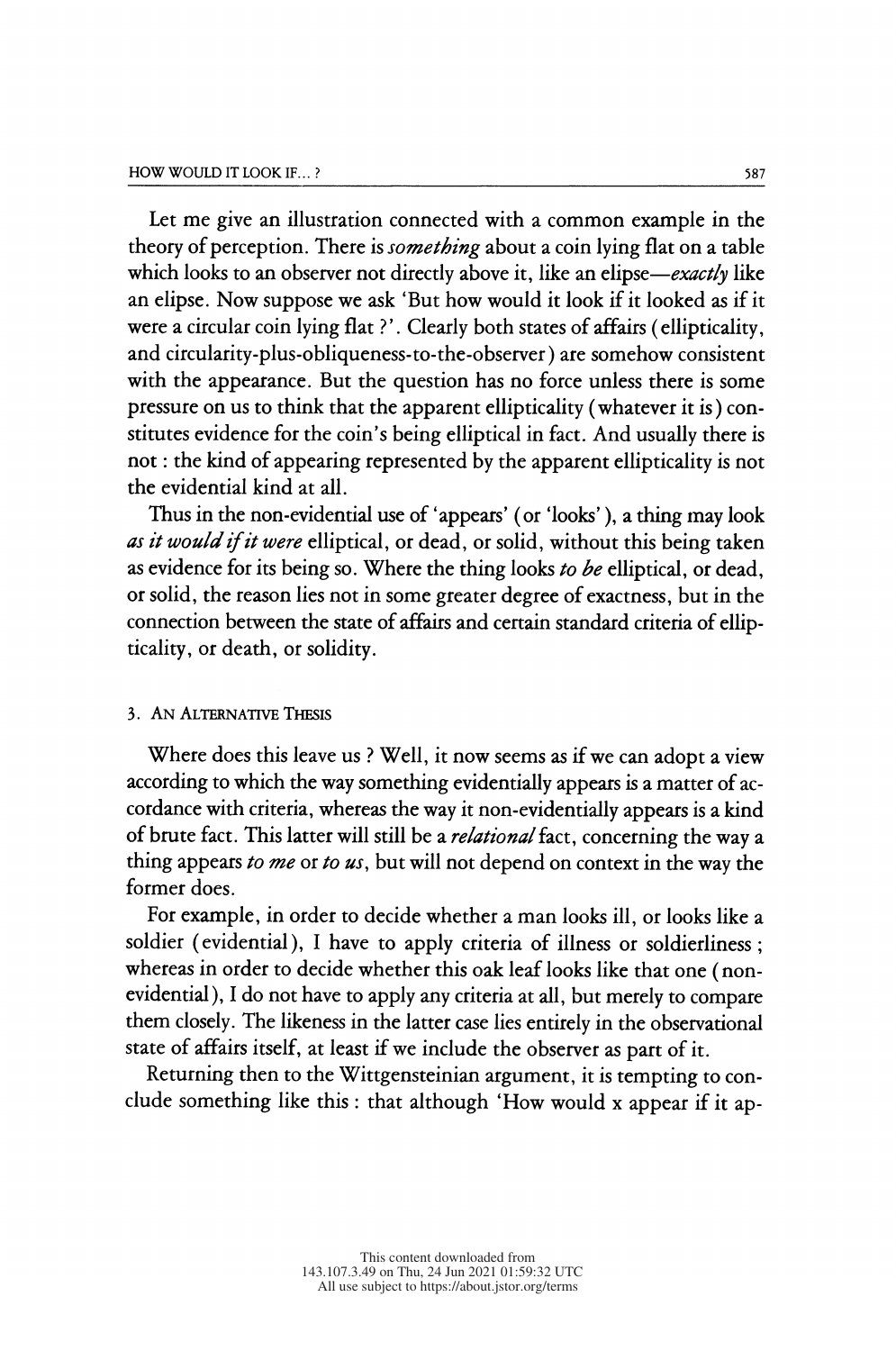<sup>588</sup><br>peared G' is a suitable counter to the remark that x *evidentially* appears F,<br>it is not an appropriate response to the claim that x *non-evidentially* appears <sup>588</sup><br>
geared G' is a suitable counter to the remark that x *evidentially* appears F,<br>
it is not an appropriate response to the claim that x *non-evidentially* appears<br>
F; and that this is so because non-evidential appeara Framework of the set of the set of the set of the set of the set of the set of the claim that x *evidentially* appears F, it is not an appropriate response to the claim that x *non-evidentially* appears F; and that this is peared G' is a suitable counter to the remark that x *evidentially* appears F,<br>it is not an appropriate response to the claim that x *non-evidentially* appears<br>F; and that this is so because non-evidential appearances need it is not an appropriate response to the claim that x *non-evidentially* appears<br>F; and that this is so because non-evidential appearances need not be<br>mutually exclusive in the way that evidential appearances are. It shoul F; and that this is so because non-evidential appearances need not be<br>mutually exclusive in the way that evidential appearances are. It should be<br>obvious why this is tempting. To say that an ink blot non-evidentially looks mutually exclusive in the way that evidential appearances are. It should be<br>obvious why this is tempting. To say that an ink blot non-evidentially looks<br>like a butterfly and also to say that it non-evidentially looks like obvious why this is tempting. To say that an ink blot non-evidentially looks<br>like a butterfly and also to say that it non-evidentially looks like a bow tie<br>involves no contradiction : provided we don't think that evidence like a butterfly and also to say that it non-evidentially looks like a bow tie<br>involves no contradiction : provided we don't think that evidence is being<br>presented for its being both of these two things, it can harmlessly involves no contradiction : provided we don't think that evidence is being<br>presented for its being both of these two things, it can harmlessly look like<br>both at the same time. Similarly, a non-evidential appearance cannot presented for its being both of these two things, it can harmlessly look like<br>both at the same time. Similarly, a non-evidential appearance cannot ex-<br>clude an evidential one, or vice versa; to say that something non-<br>evid both at the same time. Similarly, a non-evidential appearance cannot ex-<br>clude an evidential one, or vice versa; to say that something non-<br>evidentially looks like a butterfly and also evidentially looks like an ink blot<br>i clude an evidential one, or vice versa; to say that something non-<br>evidentially looks like a butterfly and also evidentially looks like an ink blot<br>is equally harmless. But to say of something both that it evidentially loo evidentially looks like a butterfly and also evidentially looks like an ink blot<br>is equally harmless. But to say of something both that it evidentially looks<br>like an ink blot and also evidentially looks like a blood stain is equally harmless. But to say of something both that it evidentially looks<br>like an ink blot and also evidentially looks like a blood stain does seem to<br>involve a contradiction, for the thing cannot  $be$  both. In short, i like an ink blot and also evidentially looks like a blood stain does seem to involve a contradiction, for the thing cannot  $be$  both. In short, it seems that the same appearance cannot be evidence for contraries. On this v involve a contradiction, for the thing cannot *be* both. In short, it seems that<br>the same appearance cannot be evidence for contraries. On this view, we<br>could now formulate an alternative to principle C, which applies onl now formulate an alternative to principle C, which applies only to<br>ntial appearing. This I will call C':<br>'It (evidentially) appears that p' is true if and only if a state of affairs S obtains, and<br>S is evidence for an hyp

ntial appearing. This I will call  $C'$ :<br>'It (evidentially) appears that p' is true if and only if a state of affairs S obtains, and S is evidence for an hypothesis p, and S is not evidence for any hypothesis which exclude cludes p.

 This would seem to do justice to the Wittgensteinian insight in a way which rids us of the absurdity inherent in C.

## 4. Appearance and Evidence

Unfortunately, however, I think that  $C'$  is just as unacceptable as C itself. The reason is connected with the concept of evidence. It has been observed that there is both a strong and a weak sense in which one thing might be evidence for another. To stick with our previous terminology, we will say that a state of affairs S *strongly supports* an hypothesis p if it makes p *more* probable than not, and that it weakly supports p if it simply makes p more probable than p would be in the absence of S. In numerical terms, strong evidence for p renders the probability of p greater than 50 % , whereas weak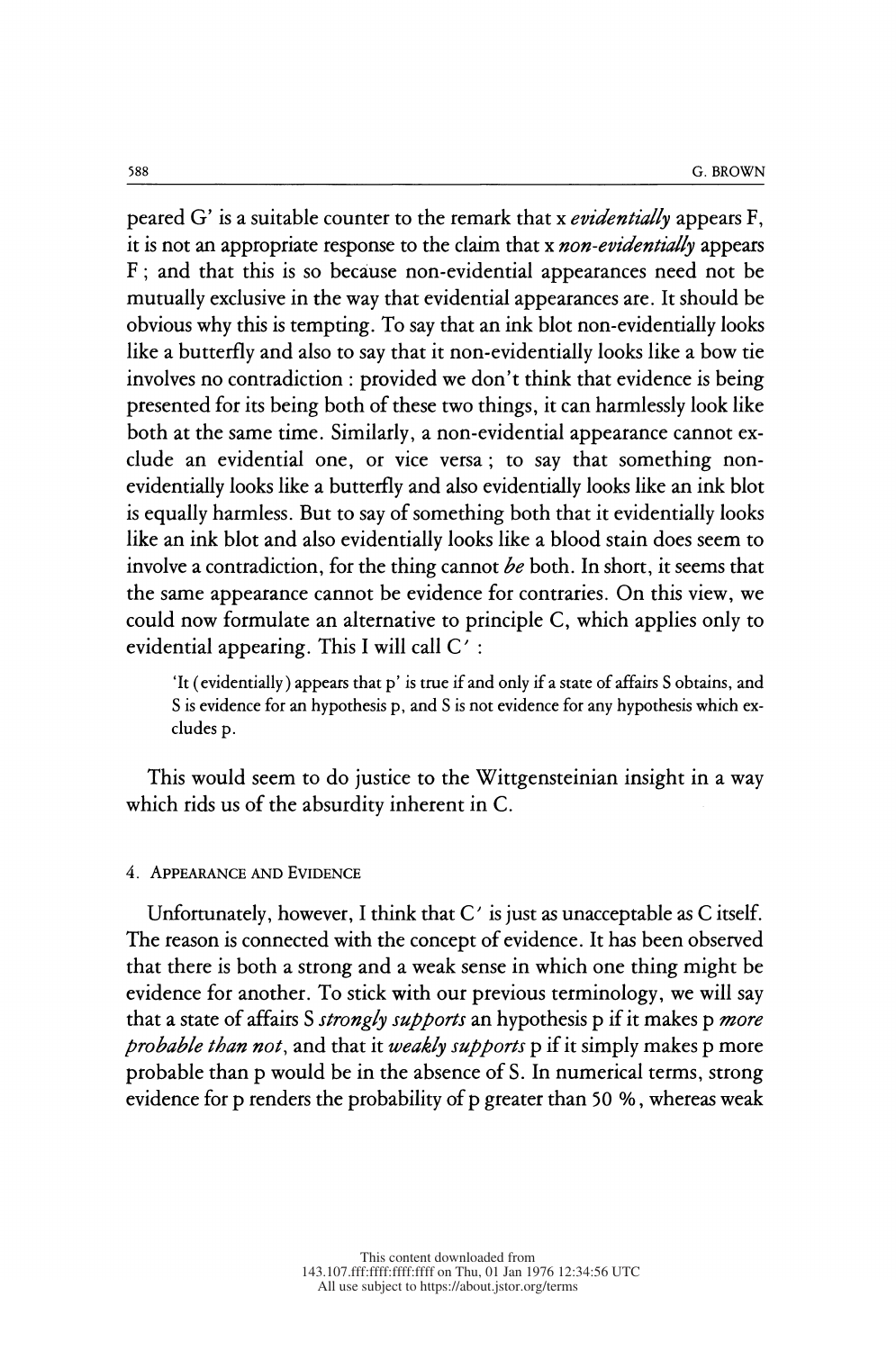evidence for p merely renders the probability of p greater than its anteced evidence for p merely renders the probability of p greater than its anteced-<br>ent probability. Now two things suggest that we need only concern ourselves ent probability. Now two things suggest that we need only concern ourselves<br>with the weak concept of evidence.<br>Final side as capital selective as a stable same can be since to the with the weak concept of evidence.<br>Firstly, it is not entirely clear that a respectable sense can be given to the

 notion of strong evidential support, at least outside a handful of special cases. Suppose we play a game in which we each draw a card from a pack in turn, and have to guess whether it is from a red suit or a black suit. The fact that more black cards than red have already been withdrawn from the pack is *strong* evidence that my present card is a red one (though, as evidence goes, it is still not terribly good). But once we leave aside cases where the situation lends itself to quantification from the start, things become harder. It may well be rational to suppose that Smith's having done no studying this year constitutes strong evidence that he will fail tomorrow's examination, i.e. makes it more likely than not that he will fail. But how can we quan tify the extent to which Smith's wearing a tie supports the proposition that he has a date this evening, or the extent to which his having a high temperature supports the hypothesis that he has influenza ? Even in the case of the examination, we do not derive our certainty that he will fail from the judgement that his likelihood of doing so is greater than 50 % . Rather, we judgement that his likelihood of doing so is greater than 30 %. Kather, we<br>assert the latter (if we are willing to do so at all) on the basis of the former assert the latter (if we are willing to do so at all) on the basis of the former<br>intuitive and unquantified judgement.<br>Secondly and mass importantly the suidential sense in which is is said. intuitive and unquantified judgement.<br>Secondly, and more importantly, the evidential sense in which it is said

 that something appears to be F does not turn on any particular understand ing of the concept of evidence, or of the kind of evidence in question. It depends only on *some* sort of support being given by the appearance to the hypothesis, as opposed to the non-evidential sense, in which the appearance is not being invoked in support of anything at all.

 But if we need only consider the weak concept of evidence, and indeed if we are to take account of it at all, then  $C'$  will be false. Consider the following case. A ship's lookout spots an arm protruding from the water near the ship and shouts 'Man overboard ! ' , whereupon the first mate asks what has brought him to this conclusion. The lookout says 'See that arm in the water--it certainly looks as if there's a man overboard'. 'Maybe,' replies the mate, 'but how would it look if it looked as if there were a woman over-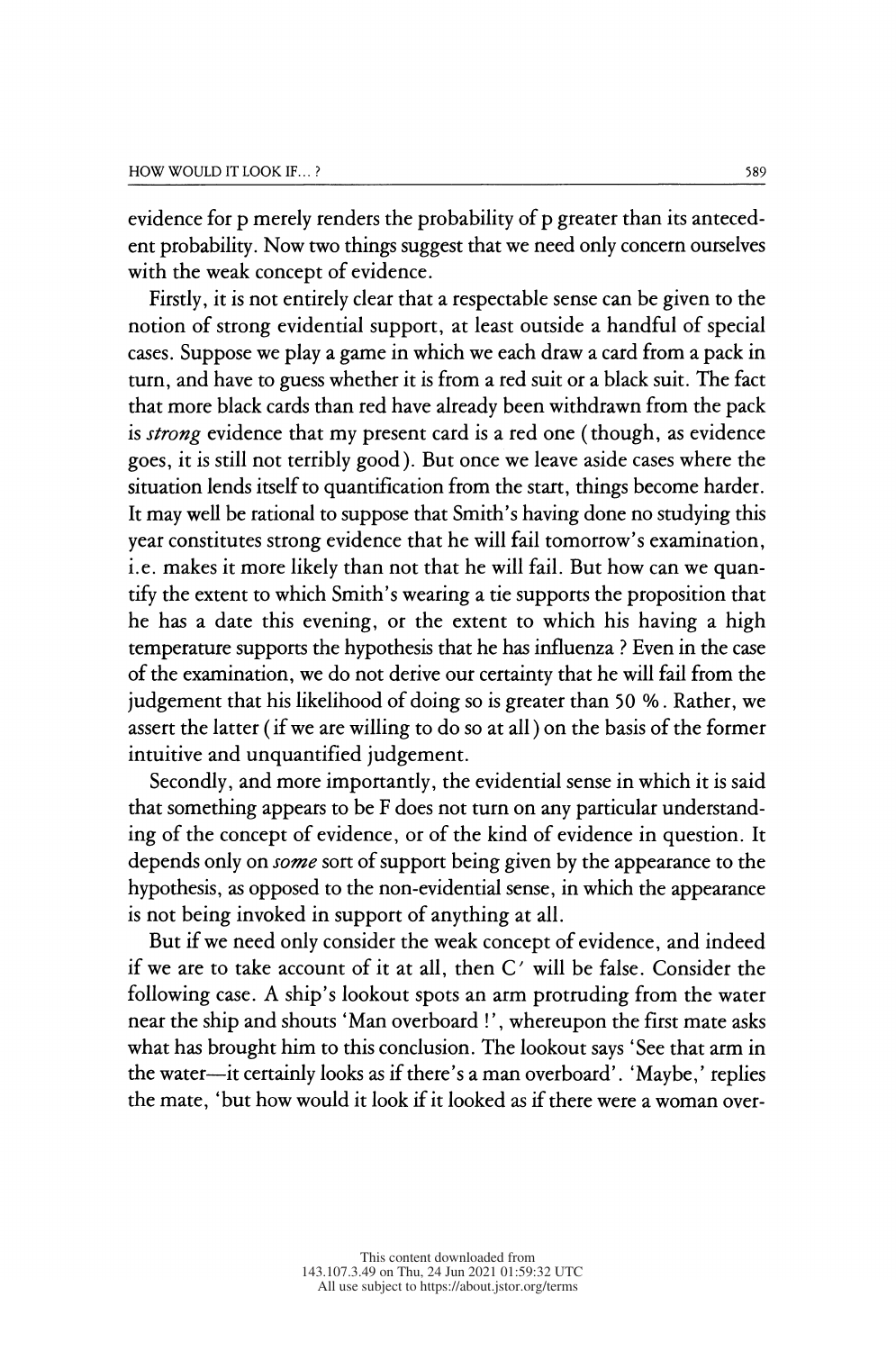<sup>590</sup><br>
board ? Surely it would look just like that'. The fact is that the waving arm<br>
is evidence for two conflicting hypotheses, the hypothesis that there is a man<br>
in the water, and the hypothesis that there is a woman i board ? Surely it would look just like that' . The fact is that the waving arm board ? Surely it would look just like that'. The fact is that the waving arm<br>is evidence for two conflicting hypotheses, the hypothesis that there is a man<br>in the water, and the hypothesis that there is a woman in the wat board ? Surely it would look just like that'. The fact is that the waving arm<br>is evidence for two conflicting hypotheses, the hypothesis that there is a man<br>in the water, and the hypothesis that there is a woman in the wat is evidence for two conflicting hypotheses, the hypothesis that there is a man<br>in the water, and the hypothesis that there is a woman in the water : both<br>are more probable than they were before. Nor is this example a mere in the water, and the hypothesis that there is a woman in the water: both<br>are more probable than they were before. Nor is this example a mere trick.<br>If the lookout were to observe a scrupulousness of language rarely en-<br>co are more probable than they were before. Nor is this example a mere trick.<br>If the lookout were to observe a scrupulousness of language rarely encountered at sea, he might have shouted 'Person overboard', and later<br>asserted If the lookout were to observe a scrupulousness of language rarely encountered at sea, he might have shouted 'Person overboard', and later asserted confidently that *that* was indeed how things appeared to be. But the appe countered at sea, he might have shouted 'Person overboard', and later<br>asserted confidently that *that* was indeed how things appeared to be. But<br>the appearance surely constituted evidence for other hypotheses still. There<br> asserted confidently that *that* was indeed how things appeared to be. But<br>the appearance surely constituted evidence for other hypotheses still. There<br>being a tailor's dummy overboard, or a mermaid nearby, are both more<br>p the appearance surely constituted evidence for other hypotheses still. There<br>being a tailor's dummy overboard, or a mermaid nearby, are both more<br>probable than they would be given an empty expanse of sea. Of course, he<br>mig being a tailor's dummy overboard, or a mermaid nearby, are both more<br>probable than they would be given an empty expanse of sea. Of course, he<br>might have shouted 'Arm-like object in the water!' without drawing any<br>conclusio probable than they would be given an empty expanse of sea. Of course, he might have shouted 'Arm-like object in the water!' without drawing any conclusions : but then he would be merely reporting the (non-evidential) appea might have shouted 'Arm-like object in the water!' without drawing any conclusions : but then he would be merely reporting the (non-evidential) appearance itself, and no evidential sense of 'appearance' would need to be in nclusions : but then he would be merely reporting the (non-evidential)<br>pearance itself, and no evidential sense of 'appearance' would need to be<br>voked.<br>If, then, there are cases where the same appearance can be evidence fo

appearance itself, and no evidential sense of 'appearance' would need to be<br>invoked.<br>If, then, there are cases where the same appearance can be evidence for<br>two conflicting hypothesis, we cannot accept C', except perhaps i invoked.<br>If, then, there are cases where the same appearance can be evidence for<br>two conflicting hypothesis, we cannot accept C', except perhaps in the<br>rather suspect case in which it is the strong kind of evidence that is meant.

 But does this not destroy the Wittgensteinian position altogether ? It seems at first as though it does, for we now have :

- (a) a non-evidential kind of appearance claim against which the Wittgensteinian response was never intended to work,
- (b) a strongly evidential kind of appearance claim, against which the response would work, but which is both questionable as a category and also stronger than anything we need to consider, and
- (c) a weakly evidential kind of appearance claim against which the Wittgensteinian response seems to rest on a fallacy—the fallacy of accepting C'.

 I want to argue, however, that the Wittgensteinian-type argument, properly understood, still stands, and that the above process of elimination actually helps us to understand what the genuine point of the original remark is.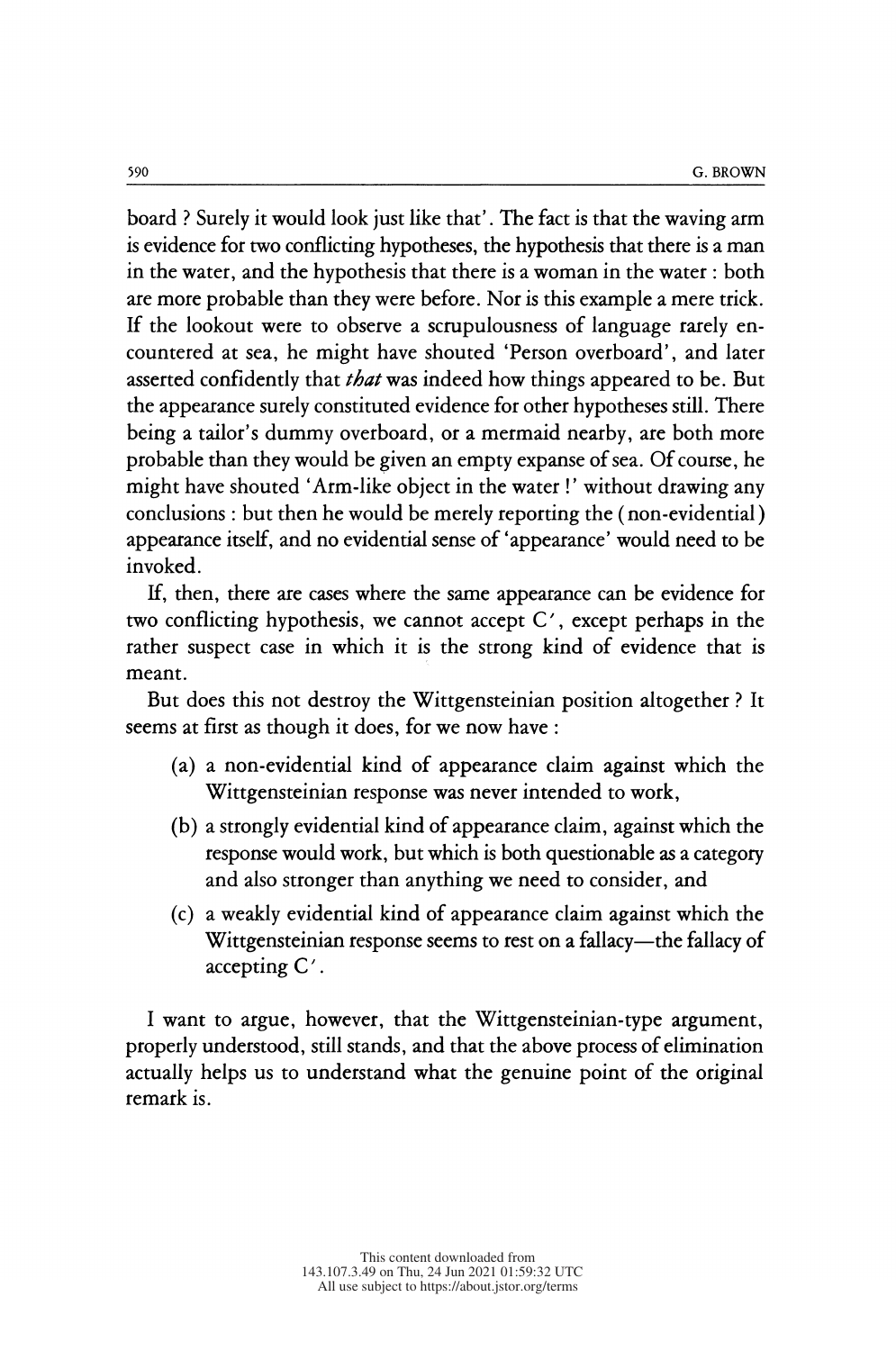#### 5. The Role of Criteria

 Here, we need to make a distinction which has not been made above, between an appearance's being *capable* of counting as evidence for some proposition at all, and its *actually* counting as evidence for that proposition in a particular community. For example, I said that an arm protruding from the water is evidence ( even if not very good evidence ) for the presence of a mermaid. But in what sense could it be said to count as evidence of mer maids for a Martian, or someone belonging to a culture which does not possess the mermaid legend ? It is, of course, potential evidence from their point of view, in the sense that  $if$  they were to acquire the concept of a mer maid then it would count for them as evidence for the presence of one. But in their present state it cannot, for they are not even capable of entertain ing the proposition which it is meant to support. This distinction between potential evidence and actual evidence is crucial for understanding eviden tial appearance claims.

For to say 'It appears that p', where 'appears' is evidential, is not just to claim that there is a potential reason for thinking that p, but to claim that there is good reason (defeasible, but none the less good) for thinking that p. It is to claim that the appearance not only can be but should be, accepted by any rational person sharing the same system of concepts, as supporting p. Evidential appearing is, in other words, always a matter of actual, rather than merely of potential evidence. And what states of affairs actually count as evidence for what propositions, is very much dependent on the cultural predispositions of those assessing them.

 But how does this help us ? For, as in the case of a man in the water versus a woman in the water, there will still often be conflicting hypotheses for which the same state of affairs counts as *actual* evidence in a given com munity. What I now want to suggest is that the way something evidentially appears is not merely a matter of brute appearance plus evidence. That is, we must reject the implicit assumption that was made in the last section, that there is no more to the evidential use of 'appears that p' than the claim that it non-evidentially appears as though p, plus the claim that this non evidential appearance also supports p. The assumption that evidential ap pearing can be cashed out in this way is in fact the cause of the impasse in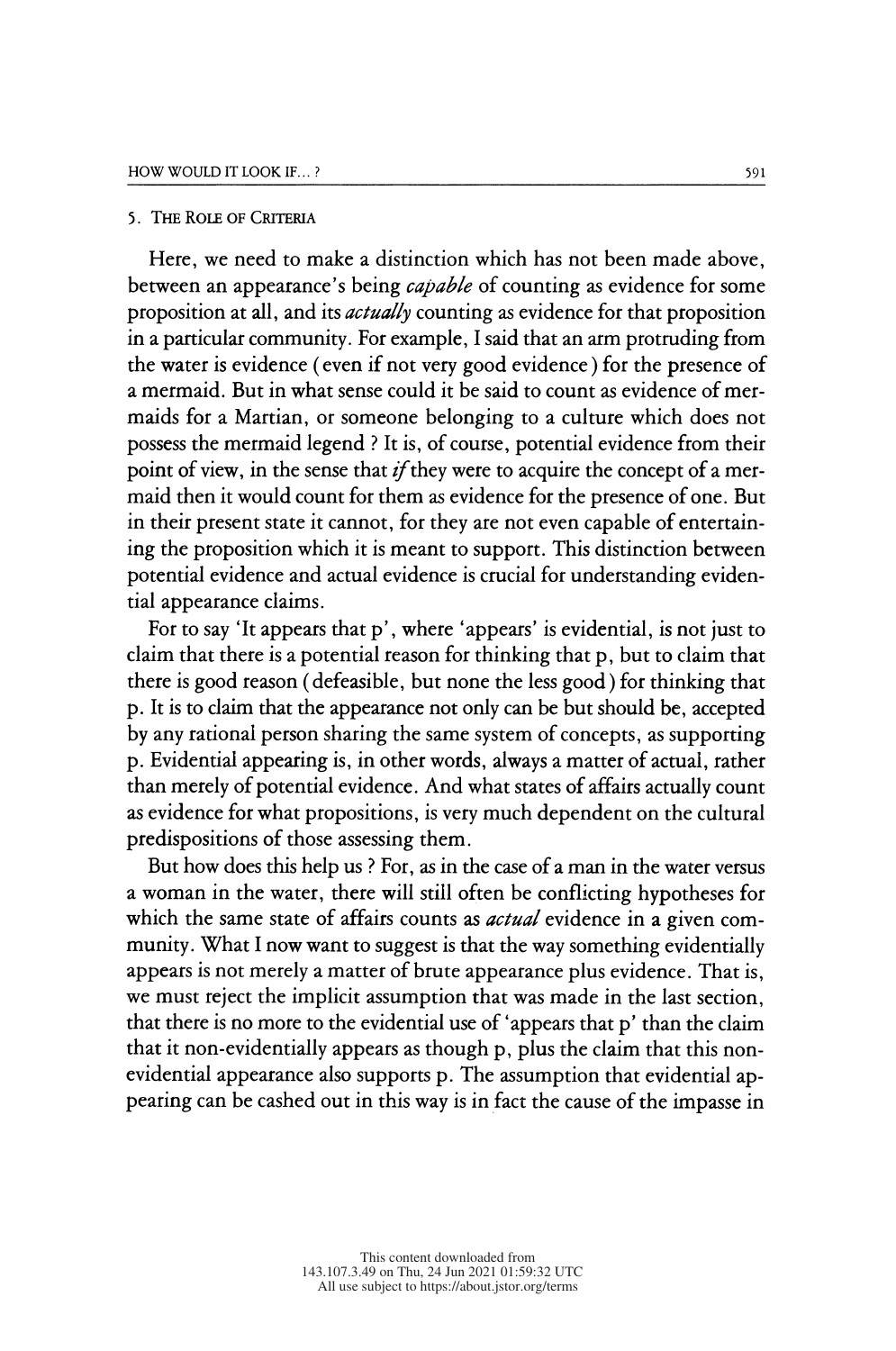SP2 G. BROWN<br>which we found ourselves above. Once we reject it, we can see that there<br>may be a sense in which things can evidentially appear as if p, without G. BROWN<br>which we found ourselves above. Once we reject it, we can see that there<br>may be a sense in which things can evidentially appear as if p, without<br>evidentially appearing as if q, even though the way they appear is n which we found ourselves above. Once we reject it, we can see that there<br>may be a sense in which things can evidentially appear as if p, without<br>evidentially appearing as if q, even though the way they appear is not<br>only which we found ourselves above. Once we reject it, we can see that there<br>may be a sense in which things can evidentially appear as if p, without<br>evidentially appearing as if q, even though the way they appear is not<br>only may be a sense in which things can evidentially appear as it p, without<br>evidentially appearing as if q, even though the way they appear is not<br>only *consistent* with both p and q, but *actually supports* both p and q to<br>so dentially appearing as if q, even though the way they appear is not<br>ly *consistent* with both p and q, but *actually supports* both p and q to<br>me extent or other.<br>How can this be ? I said earlier that how things appear dep

only consistent with both p and q, but actually supports both p and q to<br>some extent or other.<br>How can this be ? I said earlier that how things appear depends on cer-<br>tain standard criteria. The notion of criteria was clea Some extent of other.<br>How can this be? I said earlier that how things appear depends on cer-<br>tain standard criteria. The notion of criteria was clearly very important for<br>Wittgenstein, and is especially so in this context. How can this be ? I said earlier that how things appear depends on cer-<br>tain standard criteria. The notion of criteria was clearly very important for<br>Wittgenstein, and is especially so in this context. Roughly speaking, cr tain standard criteria. The notion of criteria was clearly very important for<br>Wittgenstein, and is especially so in this context. Roughly speaking, criteria,<br>as opposed to mere evidence, are built into our language in such Wittgenstein, and is especially so in this context. Roughly speaking, criteria,<br>as opposed to mere evidence, are built into our language in such a way that<br>they are internally related to the concepts we employ. Thus, for e as opposed to mere evidence, are built into our language in such a way that<br>they are internally related to the concepts we employ. Thus, for example,<br>lack of pulse and absence of breathing are criteria of death, whereas pa they are internally related to the concepts we employ. Thus, for example,<br>lack of pulse and absence of breathing are criteria of death, whereas paleness<br>and stiffness are merely symptoms or evidence. If we were to take awa lack of pulse and absence of breathing are criteria of death, whereas paleness<br>and stiffness are merely symptoms or evidence. If we were to take away the<br>idea of absence of breathing and heartbeat from the concept of death and stiffness are increty symptoms of evidence. If we were to take away the<br>idea of absence of breathing and heartbeat from the concept of death, we<br>would have little left of the concept, whereas this would not be the case idea of absence of breathing and heartbeat from the concept of death, we<br>would have little left of the concept, whereas this would not be the case if<br>we took away the idea of paleness and stiffness. The former are part of  $\alpha$ : took away the idea of paleness and stiffness. The former are part of what  $\alpha$ : mean by someone's being dead, whereas the latter are not.<br>Now criteria are not necessarily indefeasible. If *all* the relevant criteria

we took away the idea of paleness and stiffness. The former are part of what<br>we mean by someone's being dead, whereas the latter are not.<br>Now criteria are not necessarily indefeasible. If all the relevant criteria are<br>pres Now criteria are not necessarily indefeasible. If all the relevant criteria are<br>present, then certainly there would be something odd about saying that the<br>concept is nonetheless not applicable. But what we are not justifie Now criteria are not necessarily indeteasible. It all the relevant criteria are<br>present, then certainly there would be something odd about saying that the<br>concept is nonetheless not applicable. But what we are not justifie present, then certainly there would be something odd about saying that the<br>concept is nonetheless not applicable. But what we are not justified in assert-<br>ing is that where some state of affairs S is a criterion of p's bei concept is nonetheless not applicable. But what we are not justified in asserting is that where some state of affairs S is a criterion of p's being the case, S cannot obtain without its being the case that p. What we *are* ing is that where some state of affairs S is a criterion of p's being the case,<br>S cannot obtain without its being the case that p. What we *are* justified in<br>asserting, however (and this is the relevant thing here) is that S cannot obtain without its being the case that p. What we *are* justified in<br>asserting, however (and this is the relevant thing here) is that where S is<br>criterial of p and not merely evidential, S cannot obtain *without i* asserting, nowever (and this is the relevant thing here) is that where S is<br>criterial of p and not merely evidential, S cannot obtain *without its appear-*<br>ing that p. Without such criteria, we would indeed be in the posit criterial of p and not merely evidential, S cannot obtain *without its appear-*<br>ing that p. Without such criteria, we would indeed be in the position of<br>never being able to say that things looked one way rather than anothe *ing that* p. Without such criteria, we would indeed be in the position of never being able to say that things looked one way rather than another, for there would be no evidential appearances at all, but only a great unstr never being able to say that things looked one way rather than another, for<br>there would be no evidential appearances at all, but only a great unstruc-<br>tured mass of data capable of being taken as evidence for all manner of there would be no evidential appearances at all, but only a great unstructured mass of data capable of being taken as evidence for all manner of different hypotheses. Built into our criteria, of course, are *expectations* tured mass of data capable of being taken as evidence for all manner of different hypotheses. Built into our criteria, of course, are *expectations* about how the world is going to turn out to be. The ship's lookout was pr rerent hypotheses. Built into our criteria, or course, are *expectations* about<br>how the world is going to turn out to be. The ship's lookout was probably<br>quite right to say that there looked to be a person overboard rather The suite right to say that there looked to be. The sinp's lookout was probably<br>quite right to say that there looked to be a person overboard rather than a<br>mermaid or a dummy, for the latter states of affairs are so unlike quite right to say that there looked to be a person overboard rather than a<br>mermaid or a dummy, for the latter states of affairs are so unlikely that it<br>will hardly ever be true to say that it looks as though they are the mermaid or a dummy, for the latter states of affairs are so unlikely that it<br>will hardly ever be true to say that it looks as though they are the case. Peo-<br>ple overboard, however, are quite common, and furthermore, having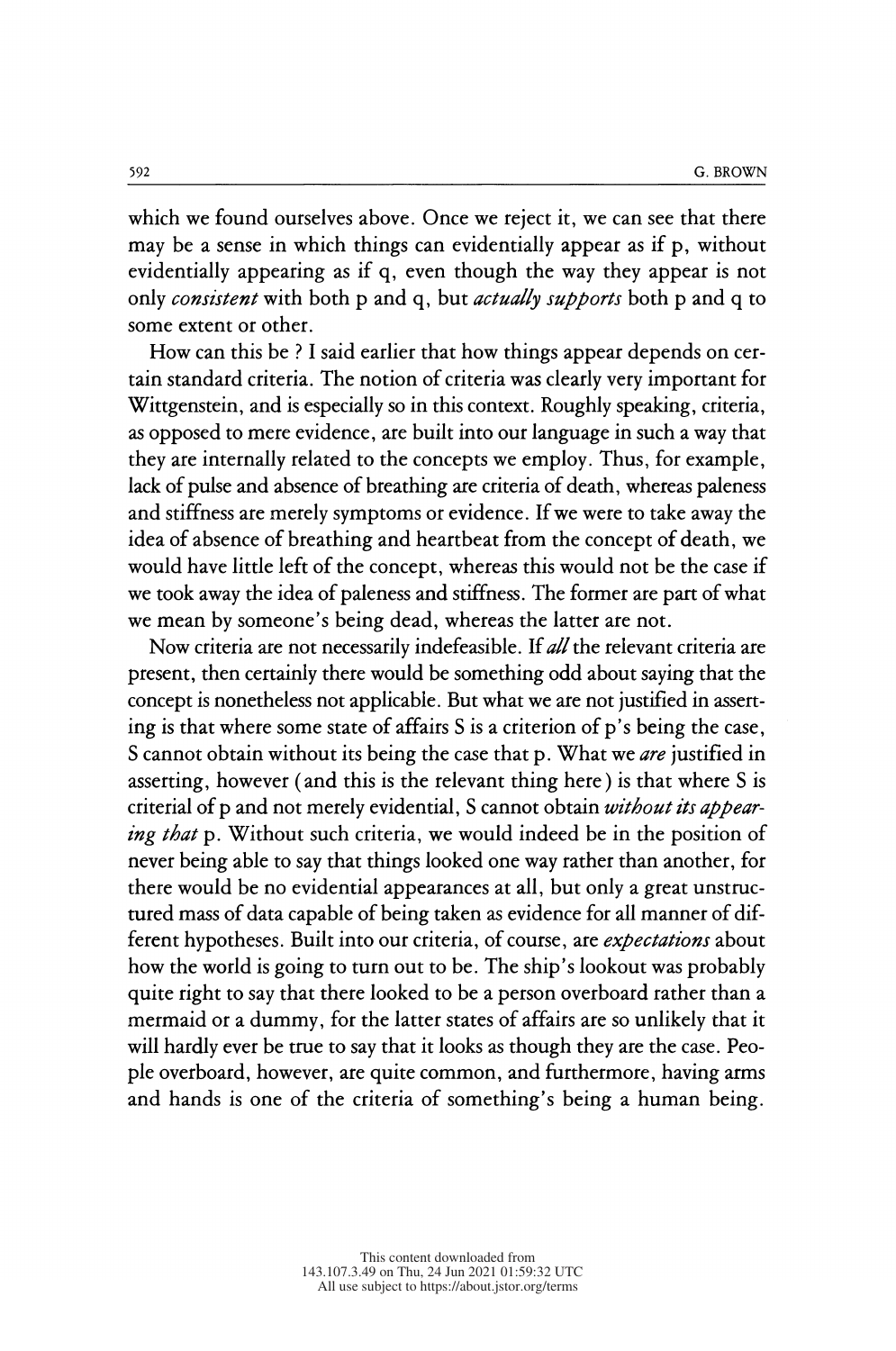Something could have them and not be a human being, but nothing could have them without *looking* like a human being, at least *prima facie*.

#### 6. The Wittgensteinian Point

 To return again to the dialogue which gave rise to the foregoing, it now seems that the correct way of interpreting Wittgenstein's remark is along the following lines. It cannot appear as if the sun revolves around the earth or as if the earth goes round the sun—not simply because both are consistent with the (non-evidential) appearance, but because, unlike the case of death, of solidity, and of roundness, there are no criteria built into our language, for deciding which of two rival cosmologies looks to be correct. Nor, to return to the dispute between Jones and McGinn, are there such criteria for deciding how the microstructure of matter appears to be given the look of medium-sized objects.

But is it really true that there is no sense in which it did look to people once as though the sun went round the earth ? Do not such things as the undetectability of the earth's motion constitute the criteria which weighted, for them, the issue in favour of geocentrism ? Possibly this is so, and I am not sure that Wittgenstein wanted to deny this either. The point is, however, that if we accept this, we cannot at the same time say, with the young Miss Anscombe, that people thought the sun went round the earth because it looked as if it did ; at least if we want to treat this as an explana tion. For this simply invites the question 'And  $wby$  did it look to them as if it did ?'. Appeals to how things look in this culture-laden sense are not sufficiently 'brute' to count as end-of-the-line explanations. And the infor mation requested by the new question will be just the same as that required by the original one. Thus someone who says They think that p because it looks as if p' is, in this sort of case, saying something which is either false or uninformative.

### 7. Conclusion

 I promised at the outset that this topic would have consequences which feed into the mainstream of present-day thinking about knowledge and